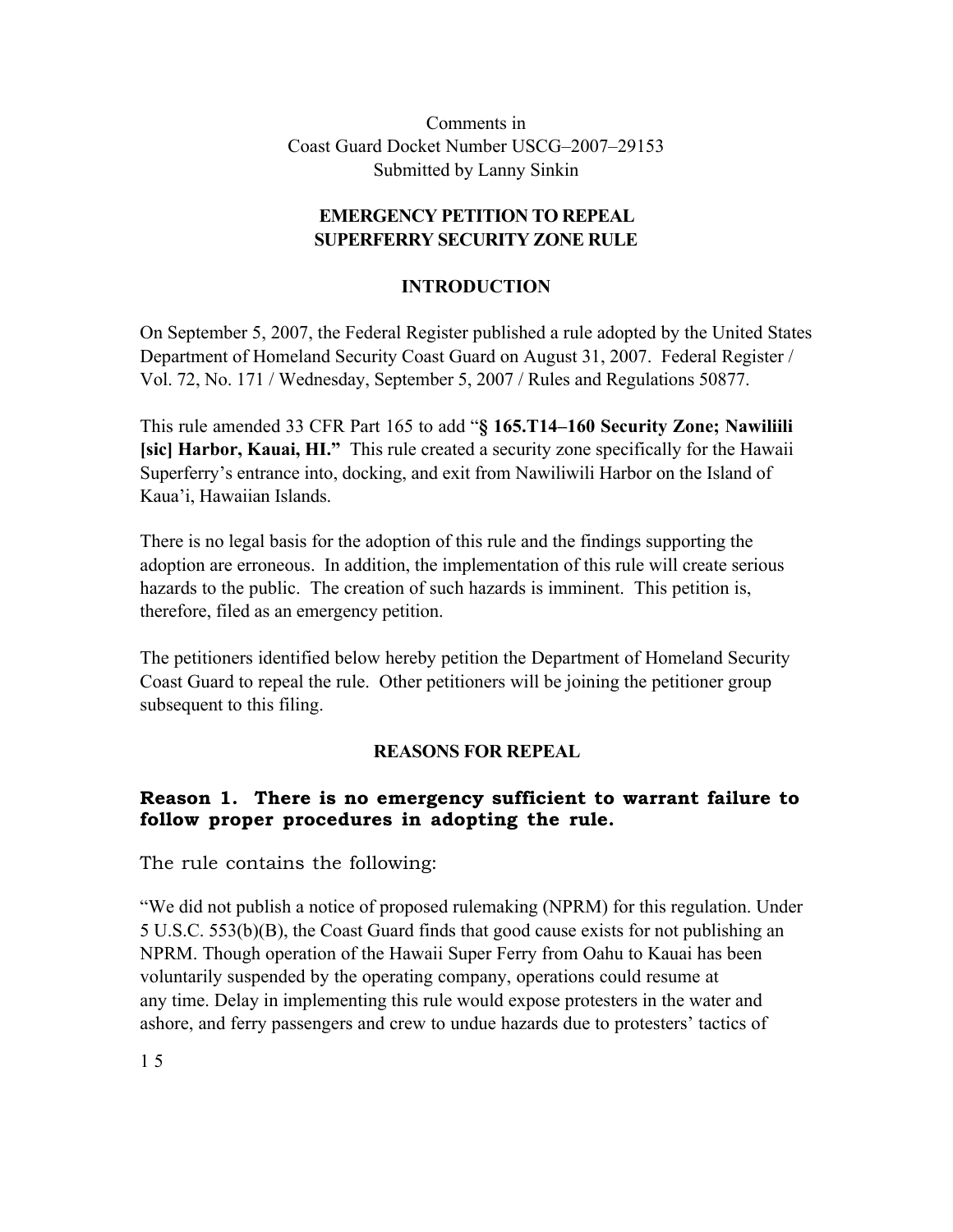entering the water from land and waterfront facilities adjacent to the harbor and using themselves as human barriers to the Hawaii Super Ferry's movement into Nawiliwili Harbor. For the same reason, under 5 U.S.C. 533(d)(3), the Coast Guard finds that good cause exists for making this rule effective less than 30 days after publication in the **Federal Register**."

Fed. Reg., Ibid. at 50877.

The status quo is that Superferry can resume service to Kaua'i; Superferry knows that such resumption of service will create an outpouring of opposition, including protesters in the water; and Superferry has no intention of entering the Nawiliwili Harbor, if protesters are present. So in the status quo, there is no emergency. All parties appear to be waiting for the courts to resolve the issues raised.

It is precisely the publication of the rule at issue in this proceeding that creates a possible emergency. Without the rule, there would be no confrontation between Superferry and protesters. With the promise of Coast Guard protection, Superferry is encouraged to resume service to Kaua'i and provoke such a confrontation.

The Coast Guard created an emergency and then used that emergency as an excuse to bypass legal requirements in violation of the Administrative Procedures Act, 5 U.S.C. § 701.

# **To end the emergency simply requires the repeal of the rule and restoration of the status quo.**

It is worth noting that the Homeland Security Coast Guard demonstrates a clear bias in the above quoted statement. The statement characterized the emergency as "undue hazards due to protesters' tactics of entering the water from land and waterfront facilities adjacent to the harbor and using themselves as human barriers to the Hawaii Super Ferry's movement into Nawiliwili Harbor."

The characterization could just as easily have been "hazards created by Superferry's insistence on continuing to operate despite court decisions finding operation of the Superferry to be in violation of the law and despite massive public opposition." Those court rulings will be discussed further below.

Apparently this bias is playing out in Homeland Security Coast Guard's creation of an emergency to justify draconian action as an accomplice to Superferry's lawlessness.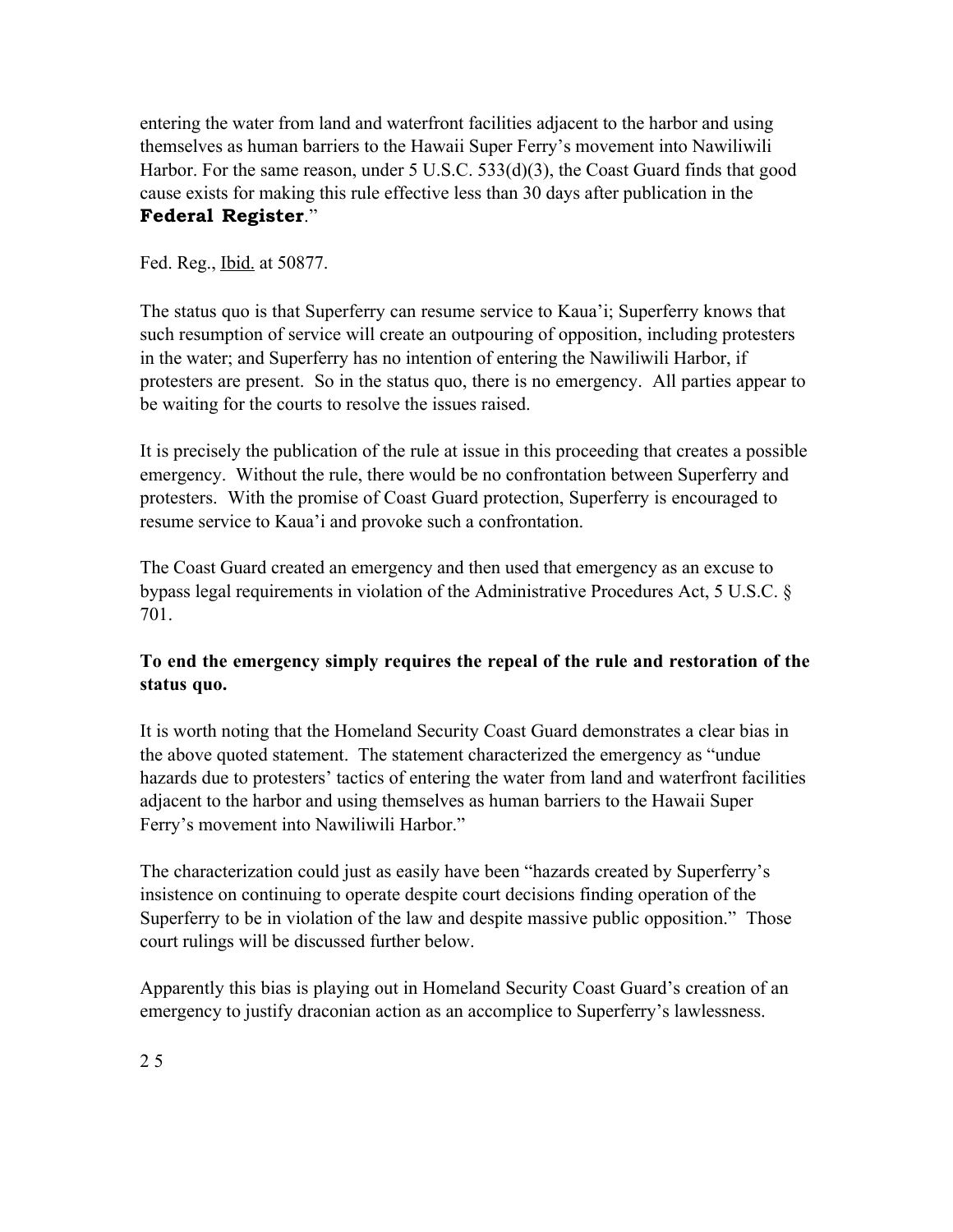### **Reason 2: The Superferry Security Zone does not fit within the regulatory scheme for creating a security zone.**

The regulations establishing security zones state the following:

"(b) The purpose of a security zone is to safeguard from destruction, loss, or injury from sabotage or other subversive acts, accidents, or other causes of a similar nature:

(1) Vessels,

(2) Harbors,

(3) Ports, and

(4) Waterfront facilities:

in the United States and all territory and water, continental or insular, that is subject to the jurisdiction of the United States."

33 § 165.30 Subpart D Security zones.

The purpose for the Superferry Security Zone established to encompass Nawiliwili Harbor and surrounding lands is stated as follows:

"This zone is intended to enable the Coast Guard and its law enforcement partners to better protect people, vessels, and facilities in and around Nawiliwili Harbor in the face of non-compliant protesters who have impeded passage of the Hawaii Superferry to its dock in the harbor."

Fed. Reg., Ibid. at 50877**.**

The "non-compliant protesters" have demonstrated no intent to destroy, cause the loss of, or cause injury to the Superferry or to any other vessel, harbor, port, or waterfront facility. The "non-compliant protesters" have not demonstrated any intent to commit sabotage or other subversive acts, cause an accident, or otherwise cause any harm at all.

Paddling out on a surf board to a place in the path of the Superferry is not "similar" to "sabotage or other subversive acts."

The "non-compliant protesters" are engaging in non-violent civil disobedience to protect the security of their homeland.

There is nothing in 33 § 165.30 Subpart D that authorizes the creation of a security zone to stop non-violent civil disobedience or to ensure a private enterprise realizes its profitmaking goals.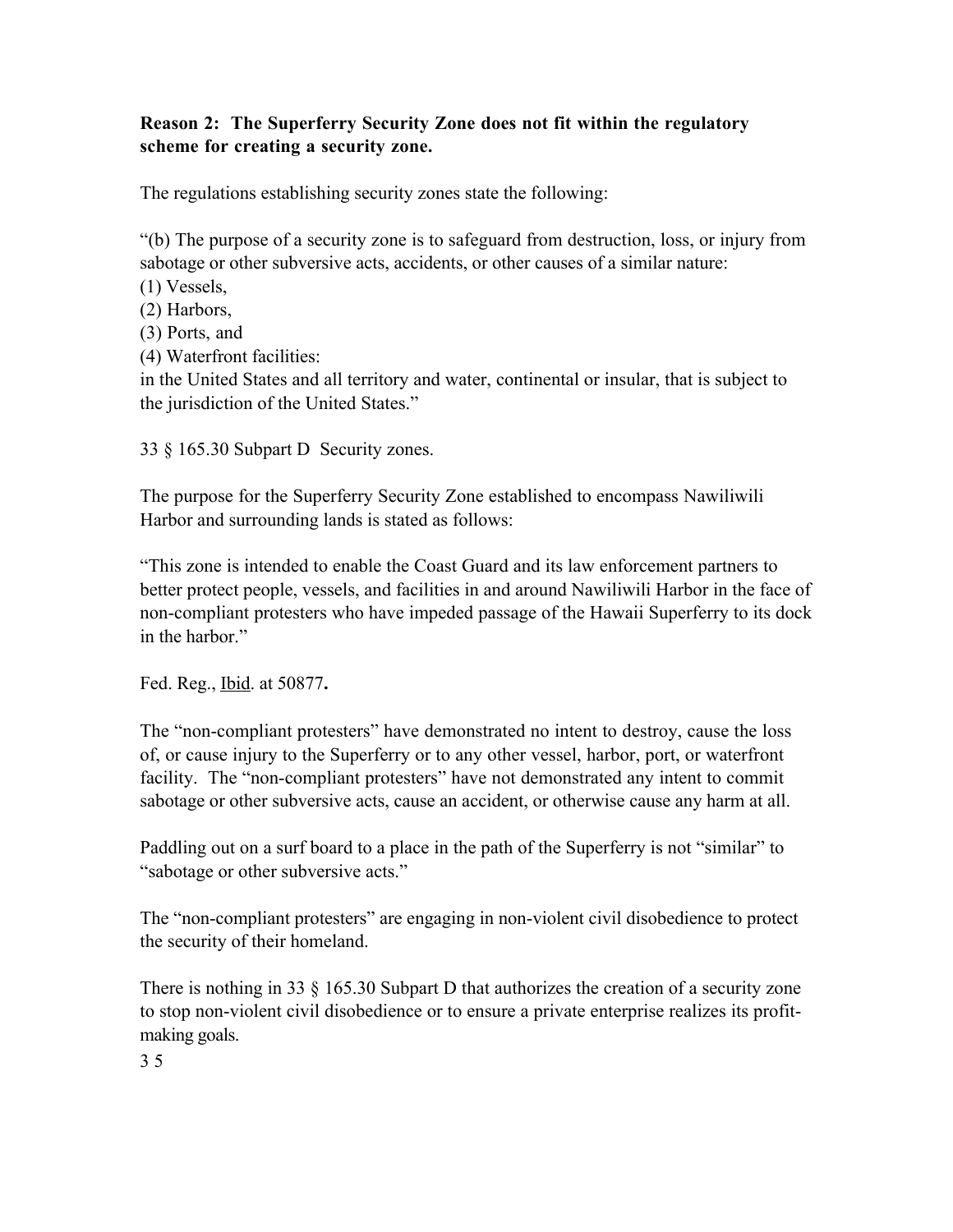### **Reason 3: The Superferry Security Zone violates the First Amendment rights of those who seek to communicate their opposition to the Superferry and its impacts.**

The rule seeks to prevent those wishing to protest from entering the water. That goal is pursued by making Nawiliwili Jetty and the access road to that jetty part of the security zone. Fed. Reg. *Ibid.* at 50877.

The rule acknowledges that most of the hundreds of people who stood witness to what was happening in the water during the last protest were located on Nawiliwili Jetty. Id. The rule placing this area within the security zone denies those wishing to witness what is happening on the water the most appropriate place to stand witness. Id.

The Homeland Security Coast Guard and other law enforcement personnel met with protesters at a post-demonstration meeting. The law enforcement personnel excluded the press from the post-demonstration meeting with the protesters – an exclusion with no basis in law and a violation of the media's First Amendment rights. The Homeland Security Coast Guard can be expected to exclude the press from the Nawiliwili Jetty security zone as part of the continuing policy of violating the First Amendment.

The rule, therefore, seeks to impede people wishing to exercise their First Amendment rights.

The creation of what one observer has called a Constitution-Free Zone is even more disturbing when the potential for the use of lethal force is present.

While responding to the protest against Superferry's entrance into Nawiliwili Harbor, at least one Coast Guard boat de-tarped and manned what appeared to be a 50mm heavy caliber swivel-mounted machine gun.

The de-tarped, manned machine gun is captured on video and available at http://www.youtube.com/watch?v=atlXIFaOkRo or go to www.youtube.com and search "Superferry". The video "Superferry Resistance" shows the detarped and manned machine gun beginning at 4:51 on the tape and clearly at 5:33. There are numerous other videos available on You Tube of that same event, which may well contain further documentation.

The removal of the tarp and the manning of the gun demonstrated that the Homeland Security Coast Guard is prepared to use lethal force to gain admission for Superferry into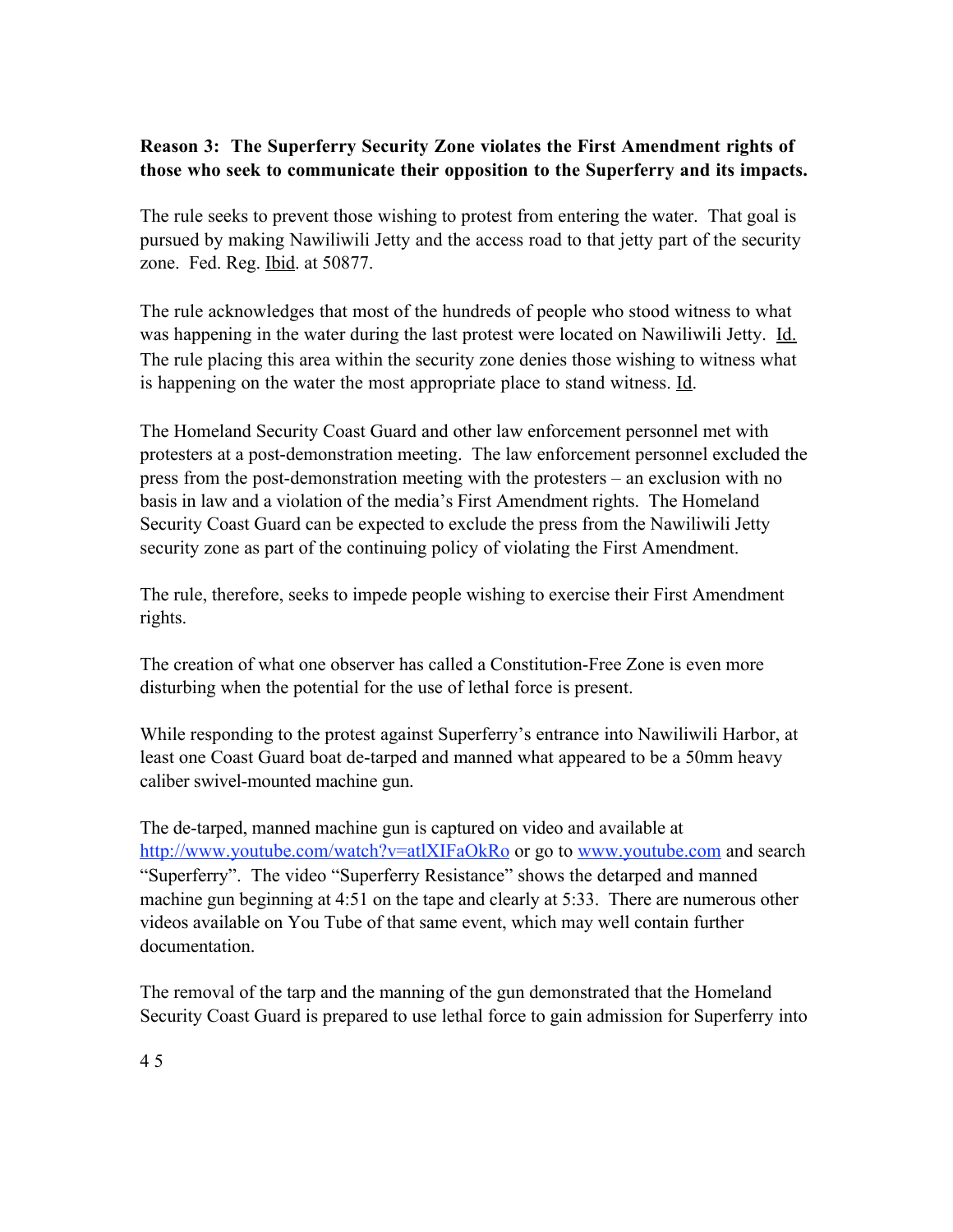Nawiliwili Harbor.

Keeping all water borne observers at a great distance and excluding observers from the land area of the Superferry Security Zone makes it more likely that someone will be foolish enough to use excessive force precisely because there is less likelihood of being observed and documented. Actions tend to be more restrained and appropriate when the whole world is watching.

Watching the video, "Superferry Resistance," you will see in the first part that the citizens of Kaua'i are thrilled that their protectors are able to stop the Superferry.

The energy changes dramatically when the Coast Guard starts to arrest those protectors. The gathered citizens start to curse the Coast Guard.

The rule contains the following statement: "Some of these onlookers threw rocks and bottles at Coast Guard personnel who were conveying detained protesters to shore on August 26." Fed. Reg. Ibid. at 50877. That is the energy that the adopted rule may create once again.

Again, the Homeland Security Coast Guard would be best served by repealing the rule and letting this matter be settled firmly in the courts before encouraging another such confrontation.

## **Reason 4. The protesters who took to the water to block the Superferry's entrance into Nawiliwili Harbor acted to prevent a greater harm.**

Kaua'i Homeland Security aka "non-compliant protesters" acted, and are likely to continue acting, to protect their homeland in the face of a failure on the part of government officials to do so.

The Hawaii Supreme Court had determined that the environmental impacts of Superferry were sufficient to require the preparation of an environmental assessment (EA). The Supreme Court remanded the case to a judge in Mau'i. The Supreme Court left little room for the judge to do anything other than issue a restraining order stopping the Superferry from entering Mau'i harbor. (Shortly thereafter the judge did issue such an order.)

Superferry chose to ignore the obvious implication of the Supreme Court ruling. The 5 5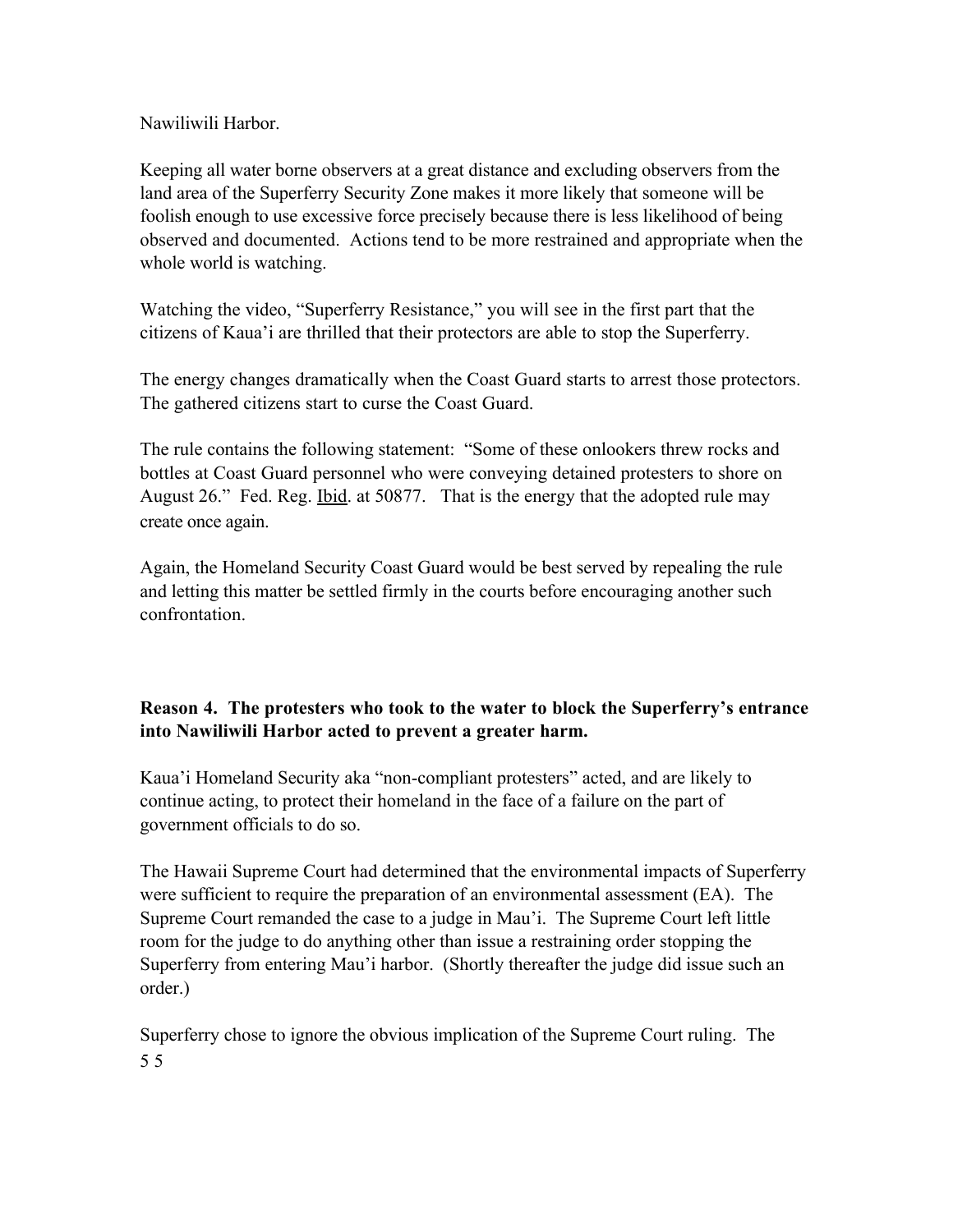environmental law in Hawaii requires the preparation of an EA "at the earliest practicable time to determine whether an environmental impact statement shall be required." HRS 343-5(c). Obviously, the "earliest practicable time" was well before Superferry began operations. The most like legal outcome of further litigation would be a decision that Superferry had to prepare an EA before going forward with further operation. Superferry chose to ignore this obvious implication of the Supreme Court ruling.

Superferry also dropped its fares to \$5 to jam the ships with as many people and vehicles as possible, putting those passengers and their vehicles at risk of being stranded. Some vehicles and passengers ended up stranded on Mau'i. Superferry acted with complete disregard for the well being of its customers. Superferry also acted in non-compliance with the law as stated by the Supreme Court.

If the Coast Guard wishes to concern itself about "non-compliance," the Coast Guard need look no further than the Superferry. The failure to prepare an EA began the noncompliance with the law. The decision to accelerate the initiation of service in the face of the Supreme Court ruling continued the same attitude of defying the law.

With a bully on the loose, the Governor and the Hawaii Department of Transportation (DOT) took no action to prevent the Superferry from entering into operation, despite the Supreme Court ruling. The Public Utility Commission (PUC) did not move to revoke Superferry's certificate to operate after the Supreme Court ruling requiring an EA, despite the fact that the certificate requires compliance with all environmental laws prior to issuance. The Governor, the DOT, and the PUC chose to stand aside and let Superferry go into operation.

In these circumstances, the protestors had no recourse to stop the Superferry's imminent potential harm to Kaua'i's environment other than to take direct action. The prevention of environmental harm outweighs any economic loss that Superferry may have suffered. The actions of the protesters had a greater element of legality than did those of Superferry. Those arrested have a legitimate necessity defense.

The subsequent entry of a judicial order in Mau'i prohibiting the Superferry from entering the Mau'i harbor confirmed the legitimacy of the Kaua'i citizens' actions.

A member of the State Legislature representing the people of Kaua'i has now filed a petition with the Public Utility Commission to revoke the operating permit for Superferry based on the lack of a completed EA. This petition further illustrates that those seeking to prevent Superferry from entering Nawiliwili Harbor are acting in harmony with the law and to enforce the law, equivalent to a citizen's arrest when no law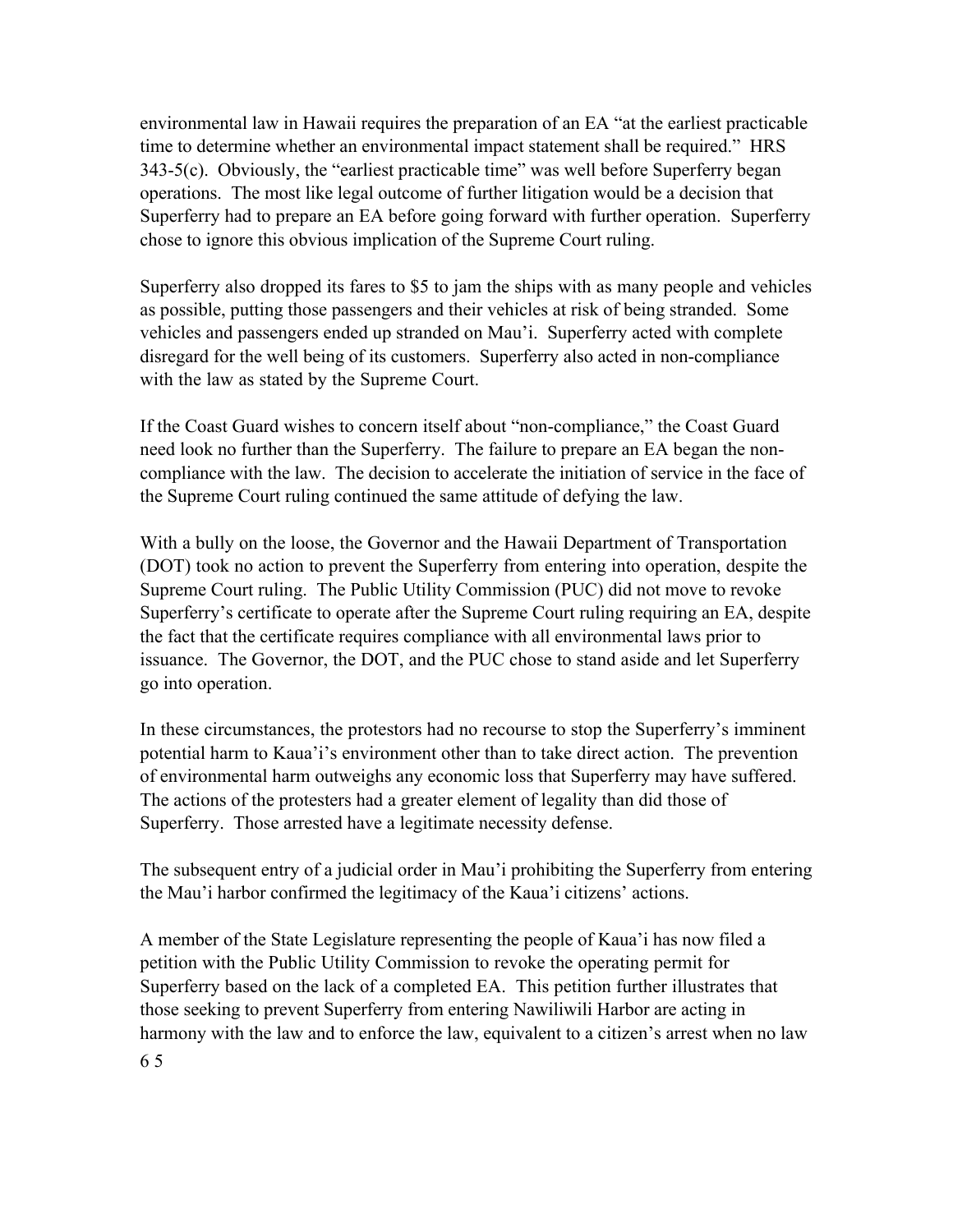enforcement personnel are available.

A judge denied a temporary restraining order to stop Superferry from entering Nawiliwili Harbor, so there is a window of time in which the Superferry and the "non-compliant protesters" may meet again because key state officials are comatose, apparently from the shock of the Supreme Court ruling.

At the same time, the Kaua'i judge scheduled a hearing on September 17 on whether to grant a preliminary injunction. Should the injunction be entered, Superferry will not be allowed to enter Nawiliwili Harbor.

Superferry should await a decision in that case before attempting to enter Nawiliwili Harbor again. If Superferry again attempts to ignore the courts in Hawaii, whatever happens will be their responsibility. Superferry will not make that attempt without the protection of the Homeland Security Coast Guard.

The Homeland Security Coast Guard has chosen to place itself on the side of Superferry in this dispute, basically taking the position that business interests trump homeland security interests and that declaring martial law to protect the lawless pursuit of private profits is appropriate. By doing so, the Homeland Security Coast Guard demonstrates a lack of respect for the law, brings itself into disrepute with the public, and sets the stage for a highly divisive confrontation with a potential for injury and loss of life.

## **Reason 5. The analysis of impacts from the rule is based on an improperly narrowed definition of those impacts.**

In analyzing the application of various requirements applicable to the adoption of the Superferry Security Zone, the Homeland Security Coast Guard makes that same mistake that the Hawaii Department of Transportation made.

The DOT looked only at the impacts of the harbor improvements that DOT was going to make for the Superferry. The DOT did not look at the environmental effects that such improvements would create by permitting the Superferry to operate. The DOT is now going to do a statewide environmental assessment of the impacts of Superferry itself.

In adopting the Superferry Security Zone, the Homeland Security Coast Guard looked only at the environmental impacts of creating the Superferry Security Zone, not the environmental impacts attributable to the creation of that zone. The Superferry would not attempt to enter the harbor without the security zone. The security zone, therefore, makes it possible for the Superferry to have the environmental impacts of concern to the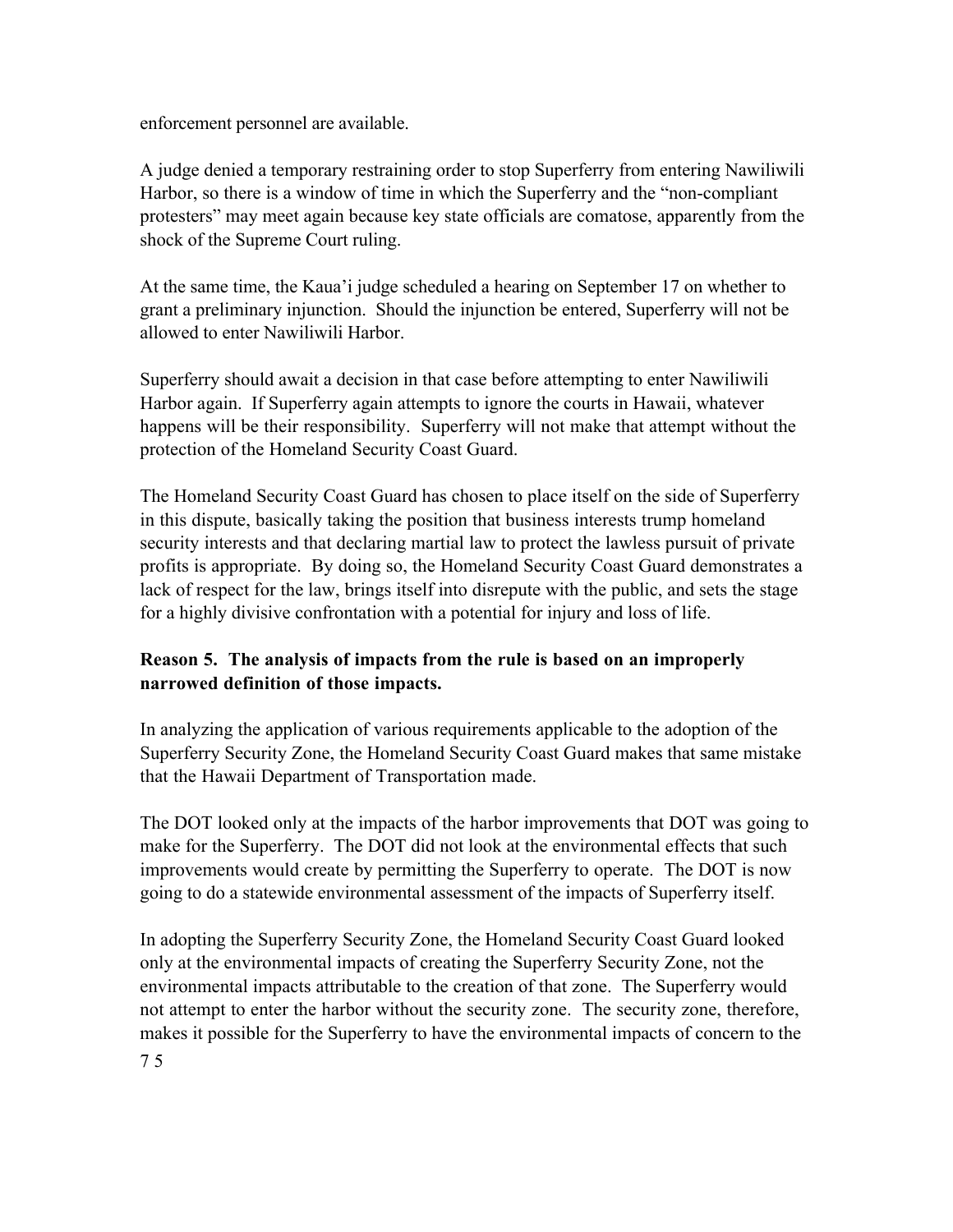people and the courts. But for the creation of the Superferry Security Zone, those impacts would not occur because Superferry would not seek to enter the harbor again in the face of public opposition.

Perhaps it would be helpful to the Coast Guard to read the opinion of the Hawaii Supreme Court. The entire ruling is found at:

#### http://www.state.hi.us/jud/opinions/sct/2007/27407.pdf

Below is an excerpt from that ruling in which "Coast Guard" could be substituted easily for "DOT," "Nawiliwili Harbor" for "Kahului Harbor," and "security zone" for "harbor improvements." The emphasized portions of the opinion illuminate the error committed by the Homeland Security Department Coast Guard.

"DOT's written **exemption determination is restricted to the harbor improvements and does not consider the secondary impacts that may result from the use of Hawaii Superferry** in conjunction with Kahului Harbor. Rather, DOT treats the physical improvements in isolation, fitting them into two exemption classes related to "security and safety equipment," (exemption class 3 item 3) and "alteration or addition of improvements with associated utilities, which are incidental to existing harbor and boat ramp operations, in accordance with master plans [that comply with HEPA]" (exemption class 6 item 8) … Although DOT, in its exemption determination letter, does reference the Hawaii Superferry ("we have determined that operation of Hawaii Superferry at Kahului Harbor conforms with the intended use and purpose of the harbor and meets conditions that permit exemption from environmental review at such location based on the method of operation planned"), it **restricts its analysis to the harbor equipment that will be employed in order to facilitate the Superferry's operation** ("ferry activity at Kahalui Harbor will use equipment appropriate for a harbor, include only minor facilities improvements and will be conducted at an existing pier facility that is consistent with the purpose and reason for which it was originally developed"). … The exemption letter **does not consider whether Superferry operation independent of the harbor will have any significant effects on the environment**. Rather, DOT appears to **studiously restrict its consideration of environmental impact** to the physical harbor improvements themselves. Although DOT does say that "[t]he installation and result of the minor improvements noted will not produce or create any adverse air quality, noise or water quality impact," which could imply a reference to the Superferry itself, as the "result" of the harbor improvements, this statement is oblique and does not indicate that secondary impacts were considered.

The applicable standard of review requires that this court determine, as a matter of

…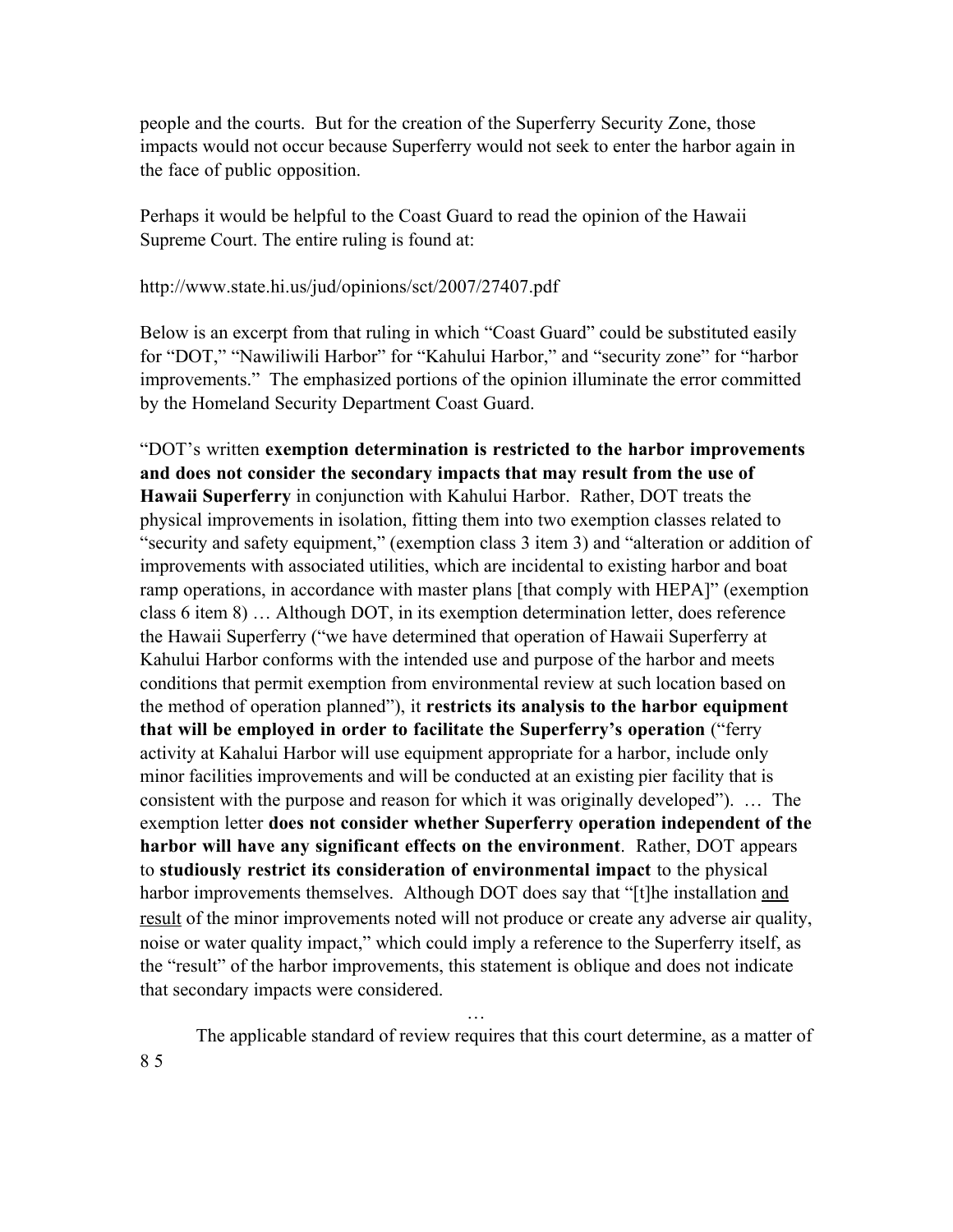law, whether or not DOT has followed the correct procedures and considered the appropriate factors in making its determination that **the harbor improvements made to Kahului harbor to facilitate the Superferry project** should be exempted from the requirements of HRS chapter 343. ….

Stated simply, the record in this case shows that **DOT did not consider whether its facilitation of the Hawaii Superferry Project will probably have minimal or no significant impacts, both primary and secondary, on the environment**. Therefore, based on this record, we can only conclude that DOT's determination that the improvements to Kahului Harbor are exempt from the requirements of HEPA was **erroneous as a matter of law**. The exemption being invalid, the EA requirement of HRS § 342-5 is applicable. **This issue being dispositive, we need not consider Appellants' other arguments**."

http://www.state.hi.us/jud/opinions/sct/2007/27407.pdf, pages 99-101 [hereinafter "Opinion"].

The sole purpose of the rule at issue is to facilitate the Superferry. The rule states:

This rule creates a security zone in most of the waters of Nawiliwili Harbor, and on Nawiliwili Jetty in Nawiliwili Harbor. The security zone will be activated for enforcement 60 minutes before the Hawaii Super Ferry's arrival into the zone, and will remain activated for 10 minutes after the Hawaii Super Ferry's departure from the zone.

Fed. Reg., Ibid. at 50877.

To petitioners' knowledge, this rule is the only rule creating a security zone solely to facilitate the passage of a single identified ship.

The central consideration required by the Hawaii Supreme Court – "primary and secondary" impacts on the environment – means that the consideration required of the Coast Guard (NEPA having similar requirements) is the primary impacts of the security zone itself and the secondary impacts of "facilitat [ing] the Superferry project." Opinion at 101.

The same rational for requiring consideration of primary and secondary effects applies to all the other considerations found in the rule, as will be discussed below.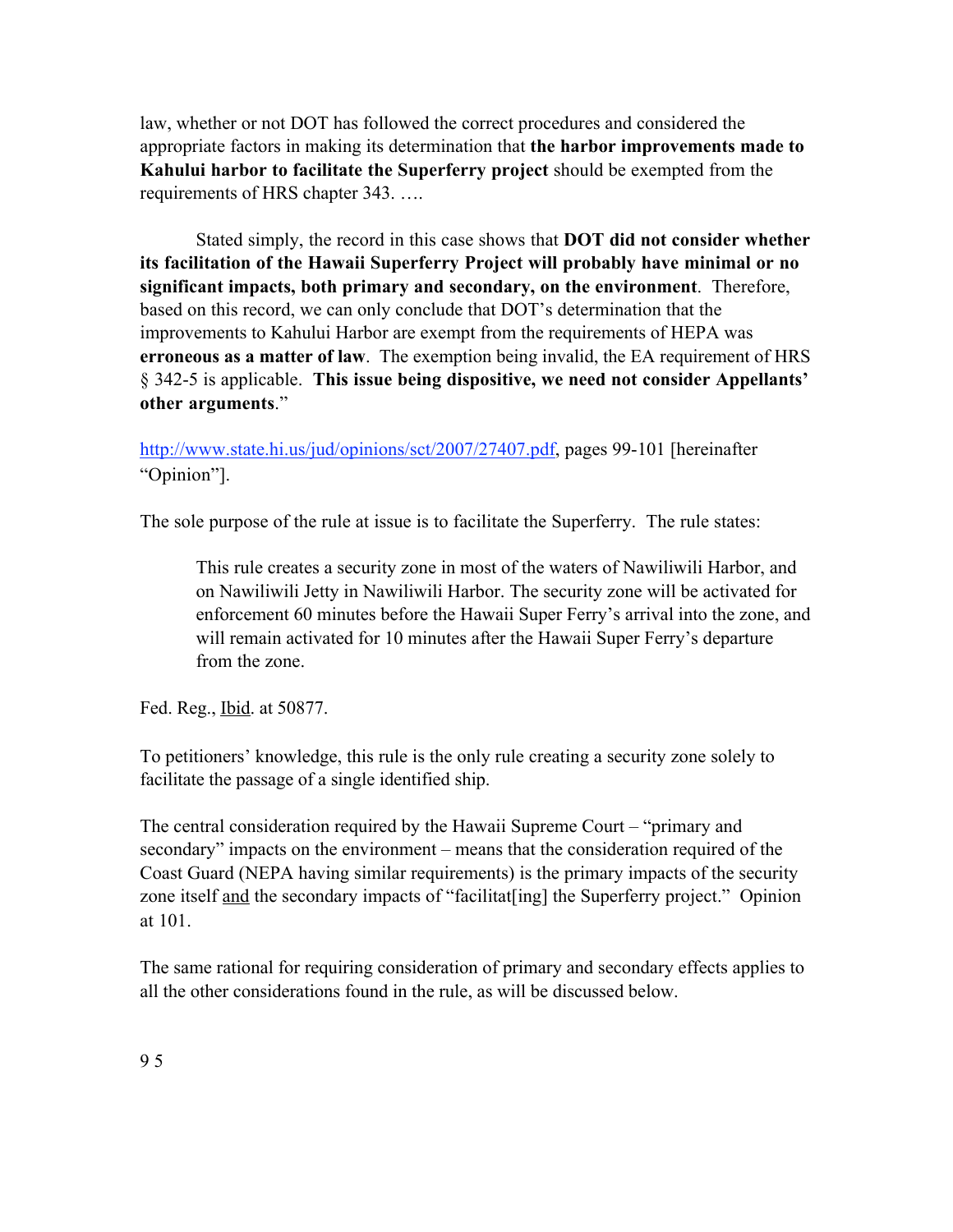The failure of the rule to consider secondary impacts is legally fatal. The rule should be repealed on this basis alone.

# **Reason 6: The Homeland Security Coast Guard improperly ignored its own regulations that require the agency to prepare an Environmental Assessment for the Superferry Security Zone**.

The most ironic instance of the narrow focus is the finding on environmental impacts. The rule states:

"We have analyzed this temporary rule under Commandant Instruction M16475.1D, which guides the Coast Guard in complying with the National Environmental Policy Act of 1969 (NEPA) (42 U.S.C. 4321–4370f), and have concluded that there are no factors in this case that would limit the use of a categorical exclusion under section 2.B.2 [sic] of the Instruction. Therefore, under figure  $2-1$ , paragraph  $(34)(g)$  of the Commandant Instruction M16475.1D, this temporary rule is categorically excluded from further environmental documentation because this rule creates a security zone." Fed. Reg., Ibid. at 50879.

If all the rule did was to create a security zone, the environmental analysis might be correct. The rule, however, creates a security zone to permit the Superferry and its cargo of people and vehicles to enter, dock, and unload at Nawiliwili Harbor and to take on people and vehicles.

While the Supreme Court did not address the particular environmental impacts on Nawiliwili Harbor, the Supreme Court did rule that an environmental assessment is necessary. The environmental assessment ordered will be required by law to look at the entire project and determine whether an environmental impact statement is necessary.

The Mau'i court followed the Supreme Court's direction entered a restraining order barring the Superferry from Kahului Harbor.

There is no significant difference between Superferry entering the Mau'i harbor and Superferry entering Nawiliwili Harbor.

The Supreme Court ruling is prima facie evidence that the Superferry environmental impacts will not be negligible. The rule's conclusion that a categorical exemption exists is clearly erroneous.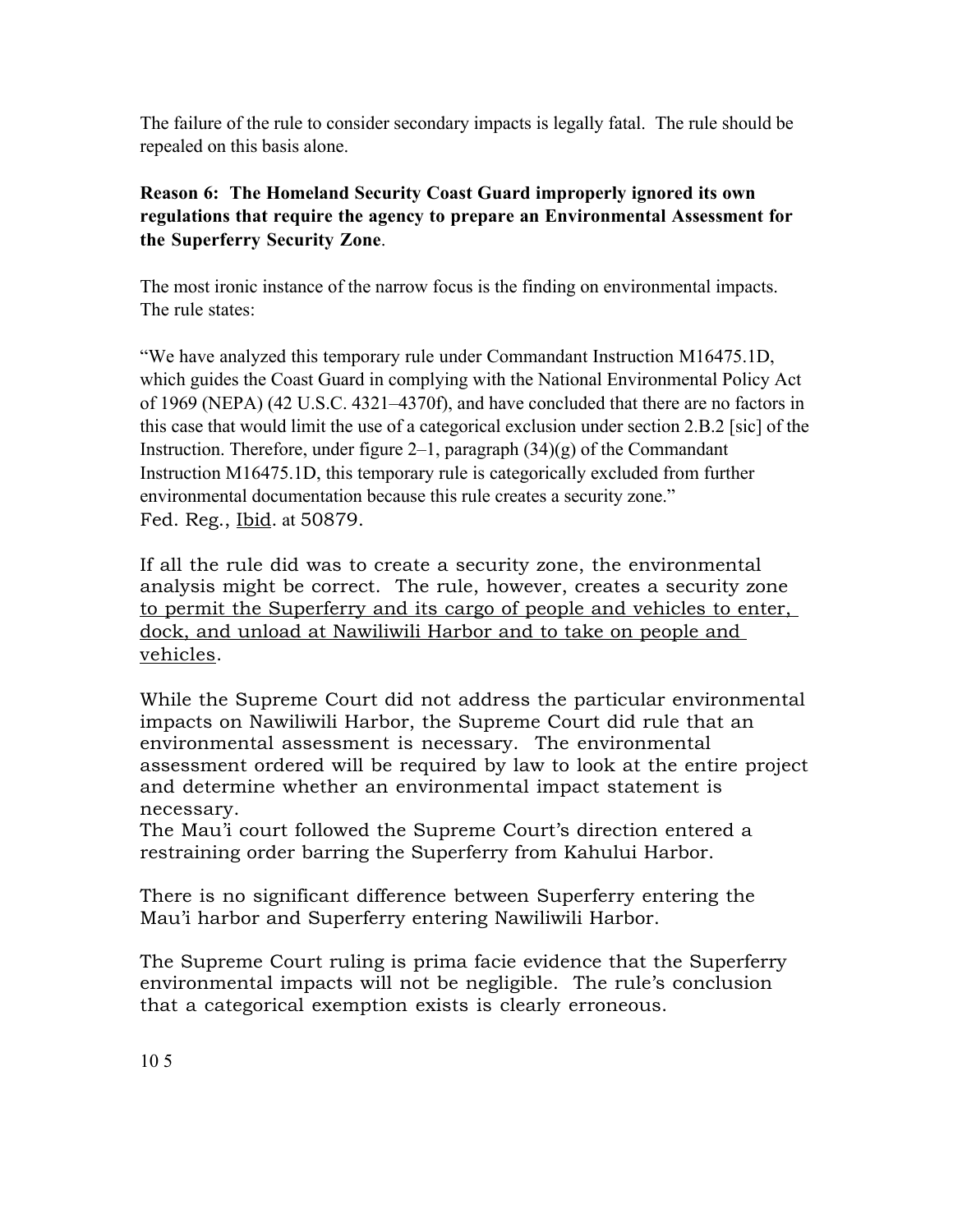Commandant Instruction M16475.1D, section B.2.b, taking its guidance from the National Environmental Policy Act, provides a number of considerations that would make a categorical exclusion inappropriate, including: "(3) The quality of the human environment that is likely to be highly controversial in terms of scientific validity or public opinion; (4) An effect on the human environment that is highly uncertain or involves unique or unknown risks; (5) Future precedent setting actions with significant effects or a decision in principle about a future consideration; and (6) An individually insignificant, but cumulatively significant, impact when considered along with other past, present, and reasonably foreseeable future actions."

The finding of categorical exclusion would require the Homeland Security Coast Guard to find, among other things, that there is no controversy related to Superferry entering Nawiliwili Harbor; that the environmental impacts on Kaua'i of Superferry are not unique and are clearly known; that permitting Superferry to enter Nawiliwili Harbor would not set any precedents; and that Superferry would have no cumulative effects on Kaua'i, considering the current conditions on Kaua'i.

Obviously, the current circumstances would not permit the Homeland Security Coast Guard to reach any of these conclusions. To the contrary, the current situation supports a finding that all four of these considerations exist. Other conditions related to the categorical exclusion decision may also exist.

As the Commandant Instruction states: "If a [Categorical Exclusion] is not appropriate, an EA or an EIS must be prepared." Section B.2.b. Based on the existence of multiple circumstances that make a categorical exclusion inappropriate, the Homeland Security Coast Guard is required by its own regulations to prepare an Environmental Assessment for the Superferry Security Zone. The adoption of the rule violated the National Environmental Policy Act, 41 U.S.C. § 4321 and Commandant Instruction M16475.1D.

For the Homeland Security Coast Guard to step into this situation and conclude that making it possible for Superferry to pursue its operations in Kaua'i has no environmental implications appears to be an almost deliberate case of denial. As a paraphrase of what the Hawaii Supreme Court observed about the DOT, the Coast Guard appears to studiously restrict its consideration of environmental impact to solely the creation of the Superferry Security Zone.

**Reason 7. The creation of the Superferry Security Zone to permit the Superferry to continue operating in Nawiliwili Harbor shows disrespect for the state legal processes to date and those now underway.**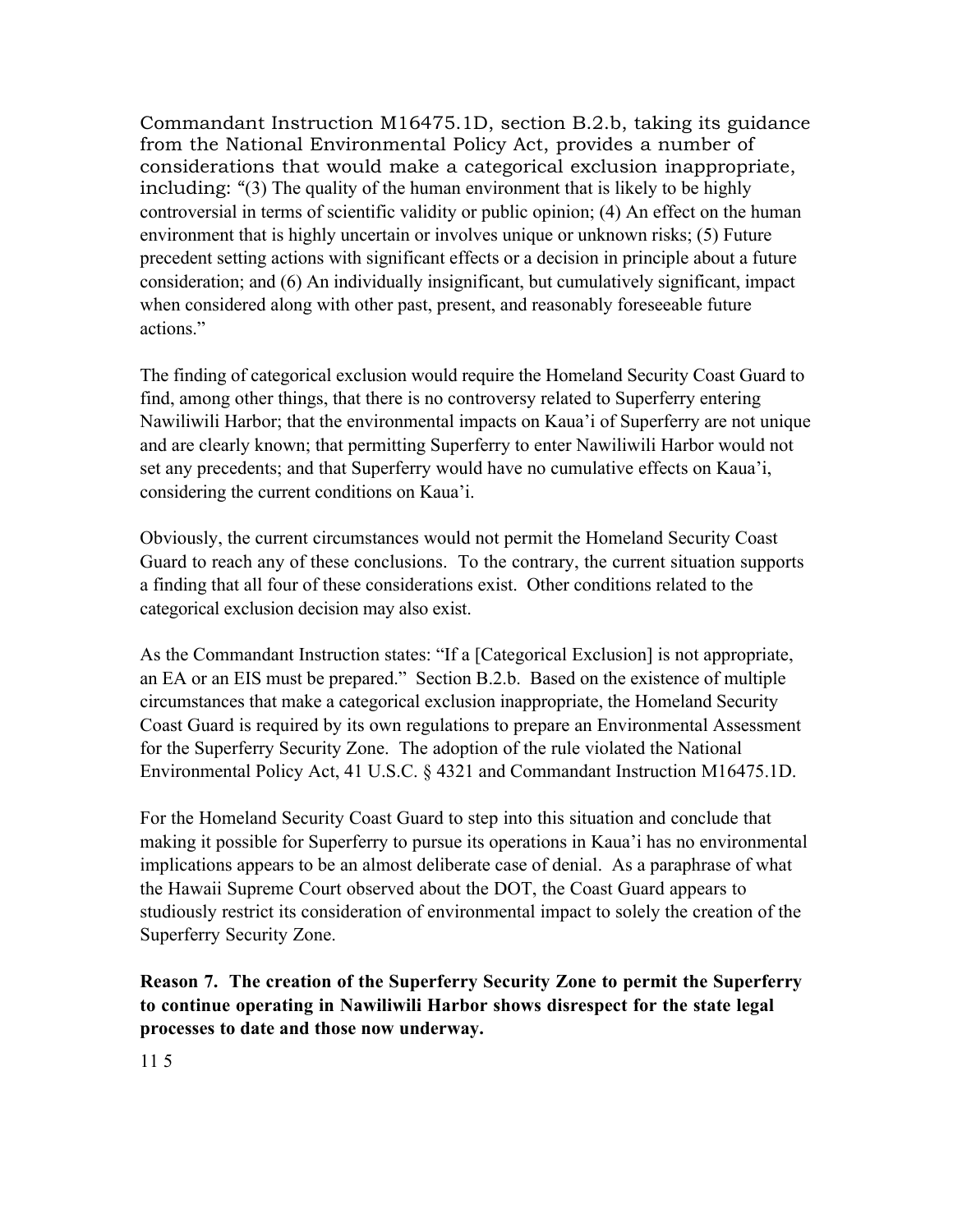Another example of the narrow focus is the discussion of federalism. The rule states:

### **"Federalism**

A rule has implications for federalism under Executive Order 13132, Federalism, if it has a substantial direct effect on State or local governments and would either preempt State law or impose a subtantial direct cost of compliance on them. We have analyzed this temporary rule under that Order and have determined that it does not have implications for federalism."

Fed. Reg., Ibid. at 50878.

That assessment ignores the existing situation.

The Hawaii Supreme Court has stated that Superferry needs an environmental assessment. The law in Hawaii is that such an assessment has to be made before any significant commitments are made to a project. The law does not provide for a project to be pursued while the EA is prepared. That would defeat the whole purpose of having environmental impacts determined in a public process and considered by those proposing an action before a decision is made to pursue the action.

Superferry proponents are trying to get a special session of the State Legislature called to amend the environmental laws of Hawaii in order to allow Superferry to operate while preparing an EA. These proponents obviously understand the implications of the Supreme Court ruling, i.e. that Superferry is stopped until an EA is prepared. The Coast Guard should have that same understanding.

With the Supreme Court having spoken and the Mau'i court having followed the Supreme Court's guidance by issuing a restraining order against Superferry entering the Mau'i harbor, the Homeland Security Coast Guard actions to force open Nawiliwili Harbor for Superferry trample on the comity that federalism dictates. At the very least, the Homeland Security Coast Guard should tell Superferry that the security zone will not be enforced until such time as the litigation filed in Kaua'i reaches a final determination on whether an injunction will prohibit Superferry's entrance into Nawiliwili Harbor and the PUC decides on whether to revoke Superferry's certificate of operation.

That respect for state processes is what federalism is all about.

### **Reason 8: The analysis inadequately addresses the potential for burdening the courts.**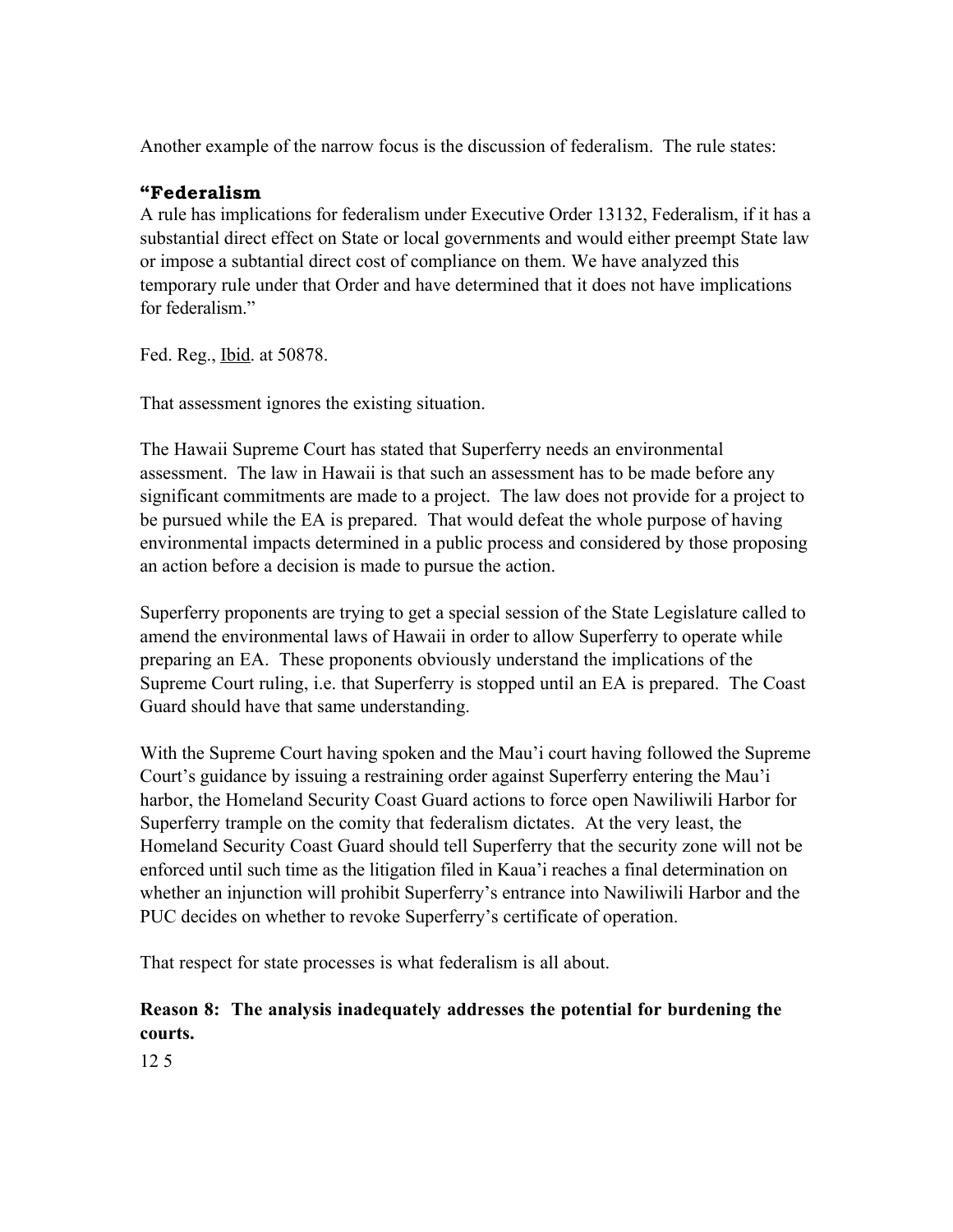The rule contains the following:

## "Civil Justice Reform

This temporary rule meets applicable standards in sections  $3(a)$  and  $3(b)(2)$  of Executive Order 12988, Civil Justice Reform, to minimize litigation, eliminate ambiguity, and reduce burden<sup>"</sup>

The publication of this rule in the current situation immediately forced those trying to protect Kaua'i to consider filing litigation challenging the rule. This petition is filed as a precursor to such litigation. Litigation was clearly a foreseeable result of adopting this rule at this particular time.

Furthermore, the likelihood is that the enforcement of the rule will produce many arrests and prosecutions. Both litigation and criminal arrests contribute to burdening the justice system.

The removal of the tarp and the manning of the machine gun in August demonstrated that the Homeland Security Coast Guard is prepared to use lethal force to gain admission for Superferry into Nawiliwili Harbor.

The use of lethal force would undoubtedly lead to numerous official investigations, possible prosecutions, wrongful death suits, and other legal proceedings that would further burden the Judicial system.

## **Reason 9: The analysis incorrectly found that this rule will not have special effects on children.**

The rule contains the following:

## **"Protection of Children**

We have analyzed this rule under Executive Order 13045, Protection of Children from Environmental Health Risks and Safety Risks. This temporary rule is not an economically significant rule and does not create an environmental risk to health or risk to safety that may disproportionately affect children."

Fed. Reg., Ibid. at 50878.

The economic significance of the rule is noted in Reasons 10 and 11.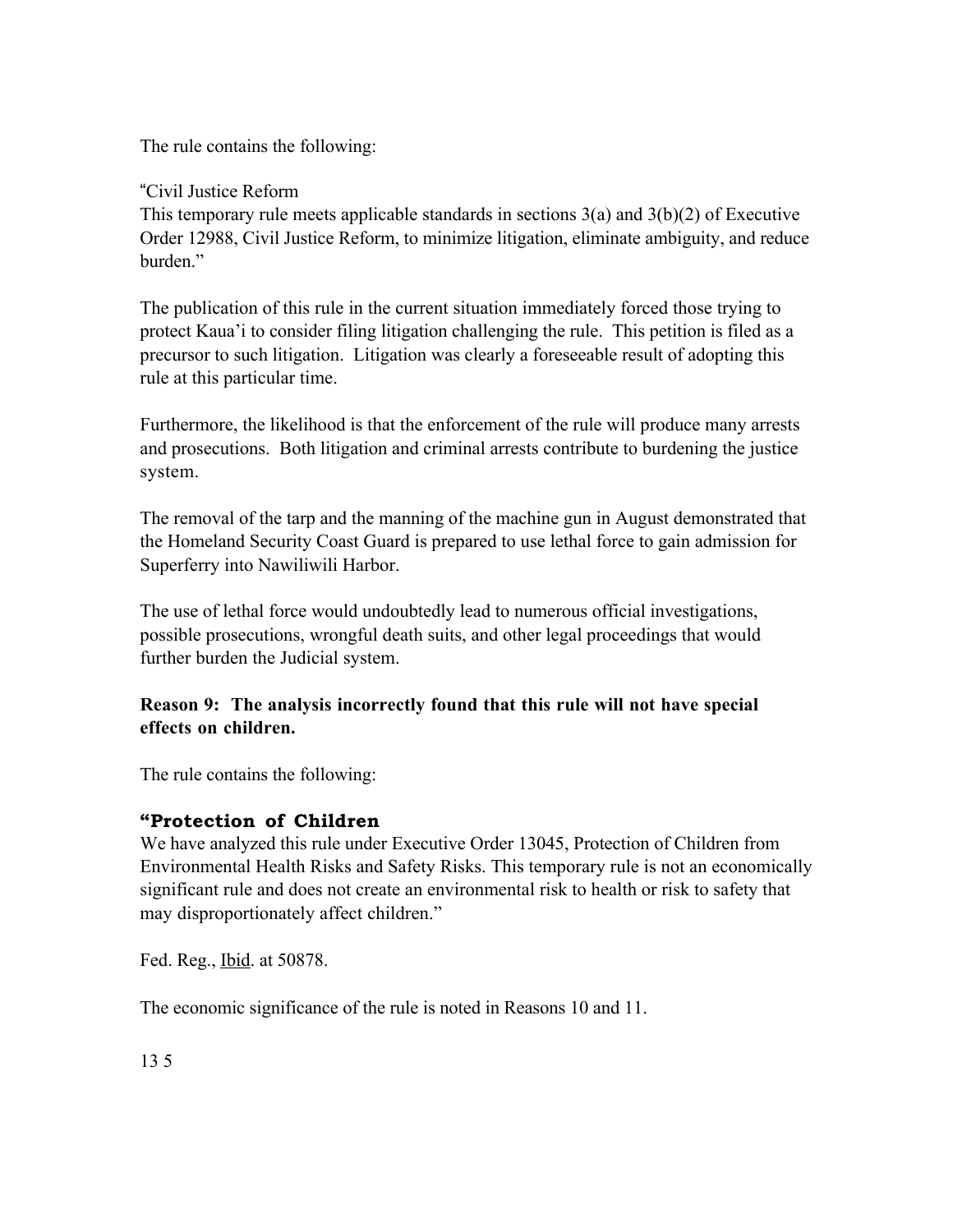This analysis is yet another example of taking too narrow a view of the impacts attributable to the rule. Again, the impacts are those caused directly by implementing the rule and those caused by the Superferry entering, docking, unloading, and reloading in Nawiliwili Harbor.

The latter impacts are not clearly known because an environmental assessment was never done. Given that the Hawaii Supreme Court found that an absence of an environmental assessment violated the law, the appropriate assumption for purposes of analysis here is that the environmental impacts could be significant.

As a general rule, adverse environmental impacts fall heaviest on those who inherit the mess. Introduction of invasive species now means that the children will have to deal with the damage later. Increased depletion of the 'aina increases the likelihood of ecological damage or collapse. The children today will have to learn how to live in the depleted world of tomorrow.

There are potential psychological effects of implementing the rule. Children watch as hundreds of people in their 'ohana mobilize to prevent something that is not considered pono. Then they see military and police forces brought in to suppress the 'ohana. The seeds of cynicism, anti-social behavior, depression, and other results of psychological trauma will be planted.

The blithe conclusion that the Superferry Security Zone will have no adverse impacts on children is not supported by the reality.

## **Reason 10: The analysis of impacts on small entities is incomplete.**

 Another example of the narrow focus of the Homeland Security Coast Guard is the "small entities" discussion. The rule states: "we anticipate that there will be little or no impact to these small entities due to the narrowly tailored scope of these changes, and to the fact that such entities can request permission from the Captain of the Port to enter the security zone when it is activated."

Fed. Reg. Ibid. 50878.

The only impact to small entities acknowledged is the impact of creating the security zone when the Superferry is using the harbor; there is no discussion of impacts from Superferry itself.

Yet many of the objections to the Superferry are from local small businesses that would 14 5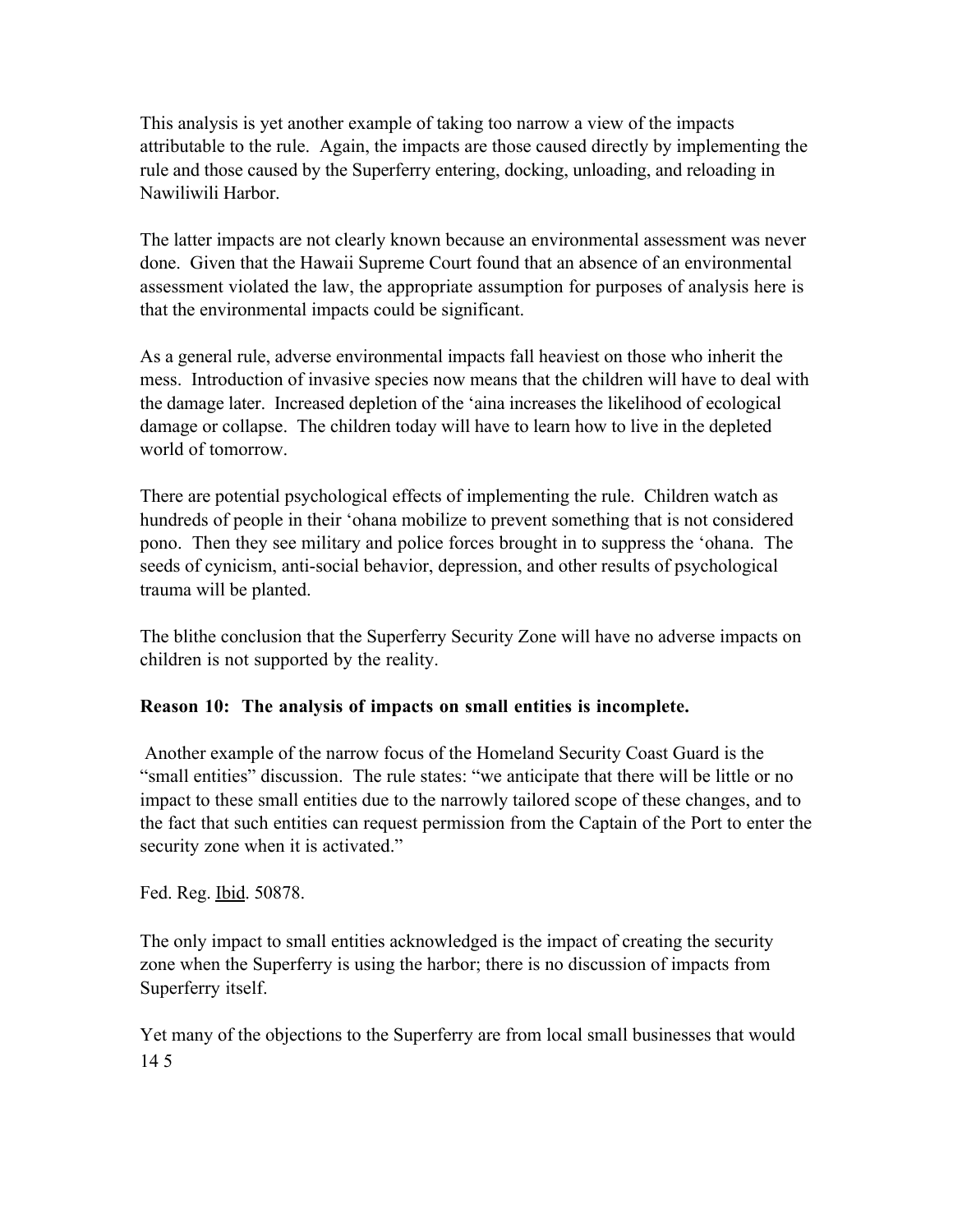be adversely affected by the Superferry. Imported competition from Honolulu for everything from construction jobs to fish can adversely impact small entities on Kaua'i. The introduction of still more cars to a car-jammed island will cause economic harm to small businesses. All of these impacts are attributable to the creation of the security zone because but for the creation of that zone the Superferry impacts would not materialize.

# **Reason 11: The analysis of the private property impacts is inadequate and contradictory.**

The rule states:

### **"Taking of Private Property**

This temporary rule will not affect a taking of private property or otherwise have taking implications under Executive Order 12630, Governmental Actions and Interference with Constitutionally Protected Property Rights."

Fed. Reg. Ibid at 50878.

Yet the rule contains the following provision:

"(c) *Regulations.*

(1) Under 33 CFR 165.33, entry by persons or vessels into the security zones created by this section and activated as described in paragraph (b) of this section is prohibited unless authorized by the Coast Guard Captain of the Port, Honolulu or his or her designated representatives. Operation of any type of vessel, including every description of watercraft or other artificial contrivance used, or capable of being used, as a means of transportation on water, within the security zone is prohibited. Under authority of 50 U.S.C. 192, if a vessel is found to be operating within the security zone without permission of the Captain of the Port, Honolulu, and refuses to leave, the vessel is subject to seizure and forfeiture."

Fed Reg <u>Ibid</u>. at 50879 (emphasis added).

The rule envisions enforcement to include the seizure and forfeiture of private property and simultaneously claims that the rule will not involve the taking of private property.

# **Reason 12: The analysis incorrectly found that this rule is not a significant regulatory action.**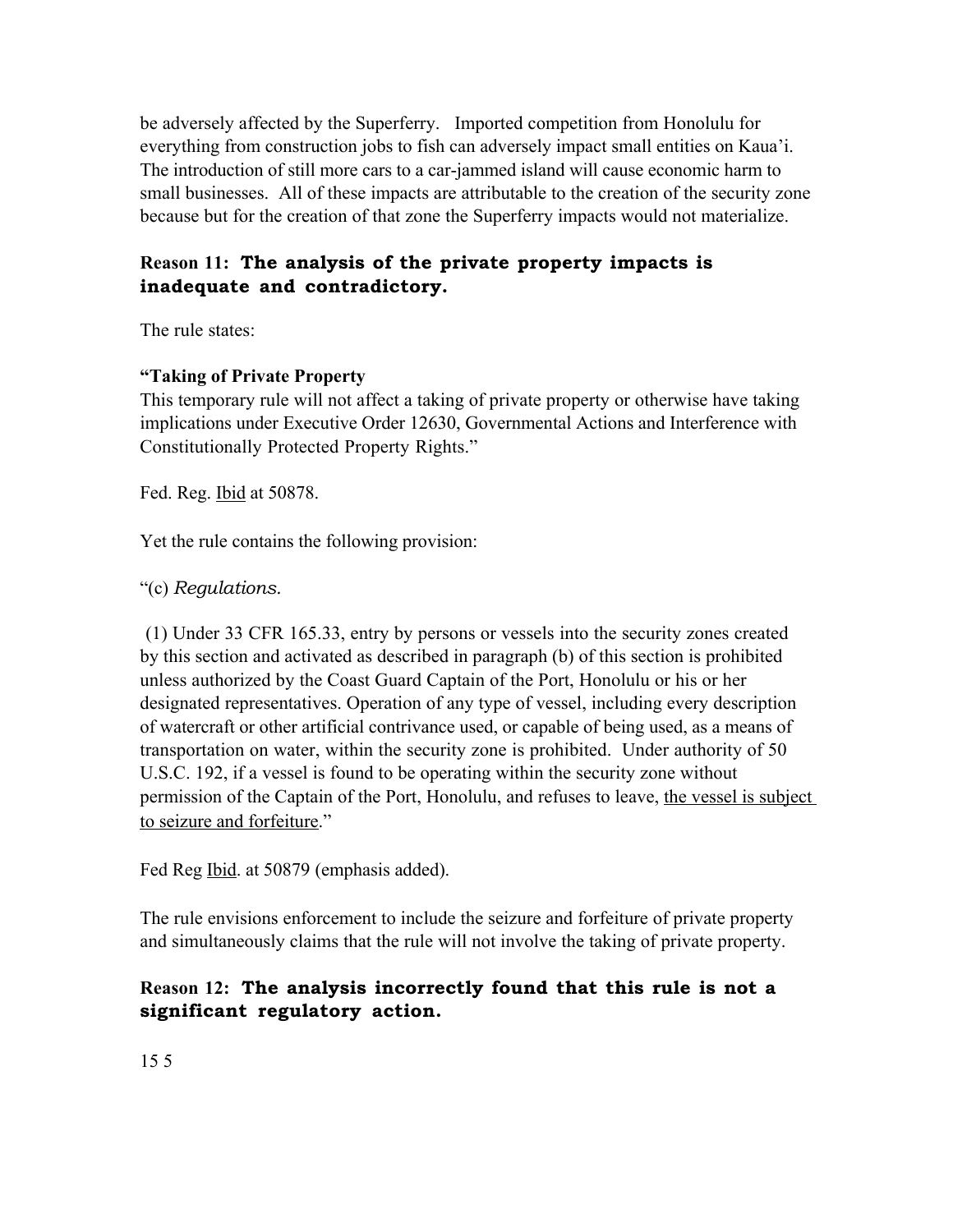The rule contains the following:

# **"Regulatory Evaluation**

This rule is not a 'significant regulatory action' under section 3(f) of Executive Order 12866, Regulatory Planning and Review, and does not require an assessment of potential costs and benefits under section 6(a)(3) of that Order. The Office of Management and Budget has not reviewed it under that Order.

The Coast Guard expects the economic impact of this temporary rule to be so minimal that a full Regulatory Evaluation is unnecessary. This expectation is based on the short activation and enforcement duration of the security zone created by this temporary rule, as well as the limited geographic area affected the security zone."

Fed. Reg., Ibid. at 50878.

This determination is another example of how the improperly narrow definition of impacts led to incorrect determinations of impact.

Because the establishment of the Superferry Security Zone permits the entry of Superferry into Nawiliwili Harbor, the economic impacts will be whatever economic impacts are caused by the enforcement of the rule and by the Superferry. Examples of the latter impacts are provided in Reasons 9 and 10. These impacts are not "minimal."

## **Reason 13: Lack of Native Hawaiian involvement**

The rule contains the following:

#### **"Indian Tribal Governments**

This temporary rule does not have tribal implications under Executive Order 13175, Consultation and Coordination with Indian Tribal Governments, because it does not have a substantial direct effect on one or more Indian tribes, on the relationship between the Federal Government and Indian tribes, or on the distribution of power and responsibilities between the Federal Government and Indian tribes."

Executive Order 13175 does limit the definition of tribes to those Native Americans located within the United States prior to the illegal annexation of Hawai'i. See Public Law

103-150, 103rd Congress Joint Resolution 19, November 23, 1993. There are no federally-recognized tribes within the State of Hawai'i because Native Hawaiians were an indigenous people within the Kingdom of Hawai'i, not the United States. That debate is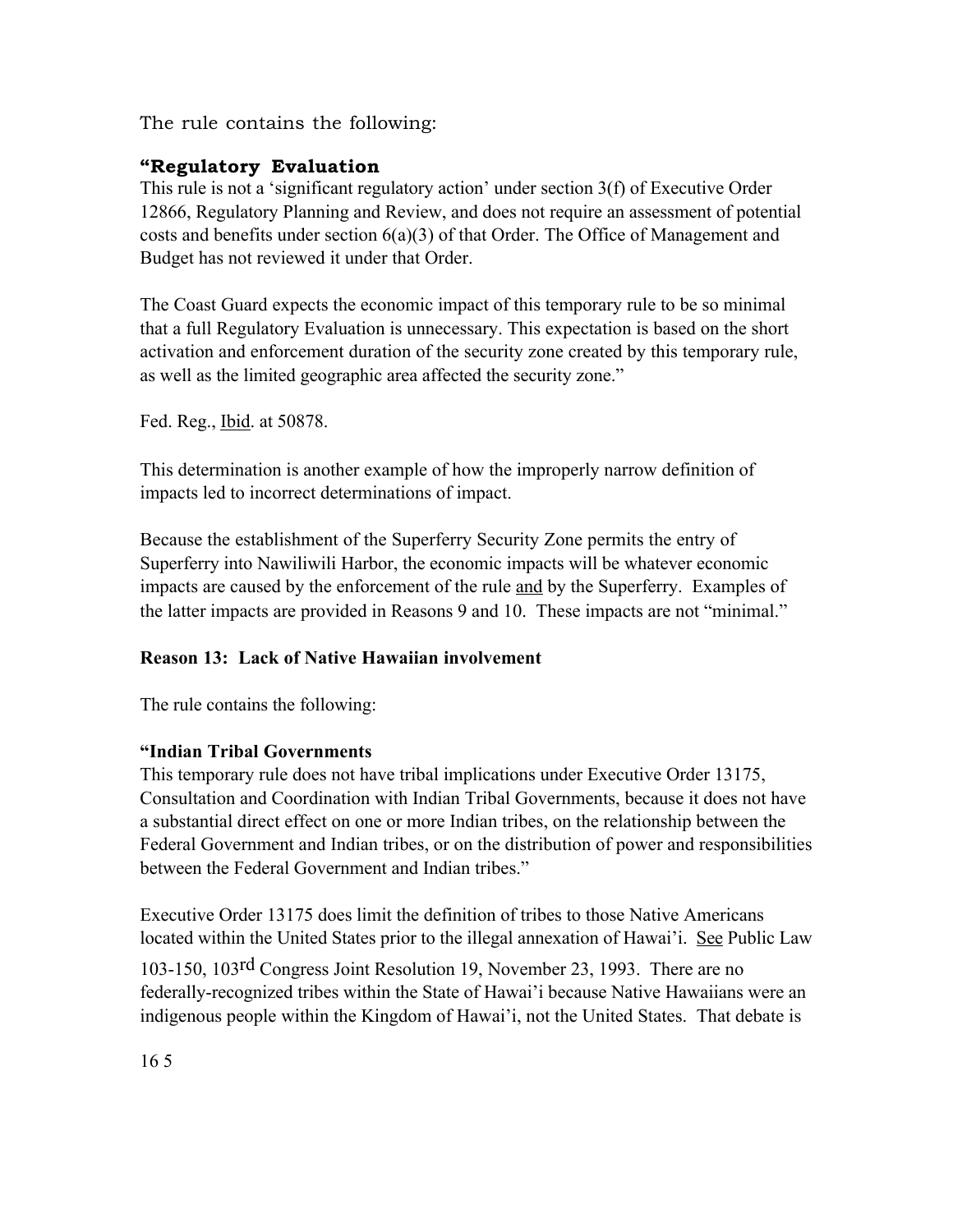playing out around the Akaka Bill pending in the United States Congress.

Nevertheless, many laws in the United States include Native Hawaiians in the definition of Native Americans. For example, the American Indian Religious Freedom Act, 42 U.S.C. § 1996 includes the following:

#### "Section 1

On and after August 11, 1978, it shall be the policy of the United States to protect and preserve for **American Indians** their inherent right of freedom to believe, express, and exercise the traditional religions of the American Indian, Eskimo, Aleut, and **Native Hawaiians**, including but not limited to access to sites, use and possession of sacred objects, and the freedom to worship through ceremonials and traditional rites.

#### Section 2

The President shall direct the various Federal departments, agencies, and other instrumentalities responsible for administering relevant laws to evaluate their policies and procedures in consultation with native traditional religious leaders in order to determine appropriate changes necessary to protect and preserve Native American religious cultural rights and practices. Twelve months after August 11, 1978, the President shall report back to Congress the results of his evaluation, including any changes which were made in administrative policies and procedures, and any recommendations he may have for legislative action."

Failing to acknowledge Native Hawaiians as having an identified interest, the Coast Guard could not have consulted with Native Hawaiians about seizing Nawiliwili Harbor for purposes of permitting Superferry to dock in the harbor. While such consultation may not be required under Executive Order 13175, such consultation could have been pursued voluntarily, as an act of respect. The "nope, don't see any indigenous people here" attitude is disrespectful.

To avoid possible injury and death, avoid seriously disrupting Hawaiian society, protect the environment, demonstrate respect for state laws and courts, safeguard the Coast Guard's reputation, avoid litigation, and otherwise behave in a pono (righteous) manner, the Homeland Security Department Coast Guard should repeal the rule, zero out its involvement with Superferry until matters are clarified, and reflect on its reaction and approach to the whole Superferry issue to prepare a "lessons learned" report.

#### Submitted by

Lanny Sinkin 17 5